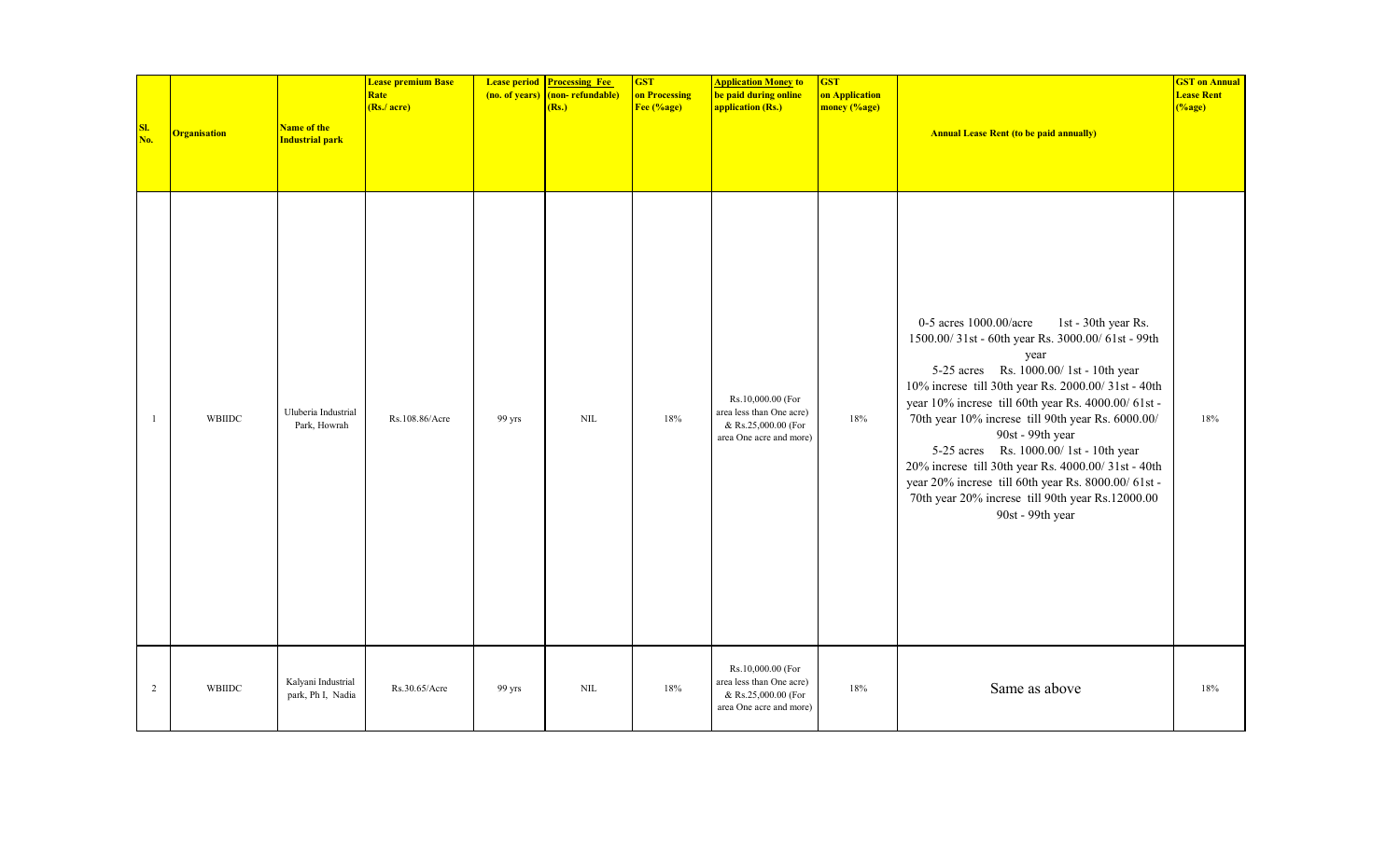| SI.<br>No.              | <b>Organisation</b> | Name of the<br><b>Industrial park</b>                        | <b>Lease premium Base</b><br>Rate<br>(Rs./ acre) | (no. of years) | <b>Lease period Processing Fee</b><br>(non-refundable)<br>(Rs.) | <b>GST</b><br>on Processing<br>Fee (%age) | <b>Application Money to</b><br>be paid during online<br>application (Rs.)                       | <b>GST</b><br>on Application<br>money (%age) | <b>Annual Lease Rent (to be paid annually)</b> | <b>GST on Annual</b><br><b>Lease Rent</b><br>( %age) |
|-------------------------|---------------------|--------------------------------------------------------------|--------------------------------------------------|----------------|-----------------------------------------------------------------|-------------------------------------------|-------------------------------------------------------------------------------------------------|----------------------------------------------|------------------------------------------------|------------------------------------------------------|
| $\overline{\mathbf{3}}$ | WBIIDC              | Kalyani Industrial<br>park, Ph II,<br>Nadia                  | Rs.4.16/Acre                                     | 99 yrs         | $\text{NIL}$                                                    | 18%                                       | Rs.10,000.00 (For<br>area less than One acre)<br>& Rs.25,000.00 (For<br>area One acre and more) | 18%                                          | Same as above                                  | 18%                                                  |
| $\overline{4}$          | WBIIDC              | Kalyani Industrial<br>park, Ph III, Nadia                    | Rs.51.20/Acre                                    | 99 yrs         | NIL                                                             | 18%                                       | Rs.10,000.00 (For<br>area less than One acre)<br>& Rs.25,000.00 (For<br>area One acre and more) | 18%                                          | Same as above                                  | 18%                                                  |
| 5                       | <b>WBIIDC</b>       | Falta Industrial park,<br>Sector III, 24<br>Parganas (South) | Rs.36.28/Acre                                    | 99 yrs         | NIL                                                             | 18%                                       | Rs.10,000.00 (For<br>area less than One acre)<br>& Rs.25,000.00 (For<br>area One acre and more) | 18%                                          | Same as above                                  | 18%                                                  |
| 6                       | WBIIDC              | Falta Industrial park,<br>Sector IV, 24<br>Parganas (South)  | Rs.43.10/Acre                                    | 99 yrs         | $\text{NIL}$                                                    | 18%                                       | Rs.10,000.00 (For<br>area less than One acre)<br>& Rs.25,000.00 (For<br>area One acre and more) | 18%                                          | Same as above                                  | 18%                                                  |
| $7\phantom{.0}$         | WBIIDC              | Falta Industrial park,<br>Sector V, 24<br>Parganas (South)   | Rs.28.61Lakh/Acre                                | 99 yrs         | NIL                                                             | 18%                                       | Rs.10,000.00 (For<br>area less than One acre)<br>& Rs.25,000.00 (For<br>area One acre and more) | 18%                                          | Same as above                                  | 18%                                                  |
| $8\phantom{.0}$         | WBIIDC              | Falta Phamaceutical<br>Park, 24 Parganas<br>(South)          | Rs.43.10Lakh/Acre                                | 99 yrs         | <b>NIL</b>                                                      | 18%                                       | Rs.10,000.00 (For<br>area less than One acre)<br>& Rs.25,000.00 (For<br>area One acre and more) | 18%                                          | Same as above                                  | 18%                                                  |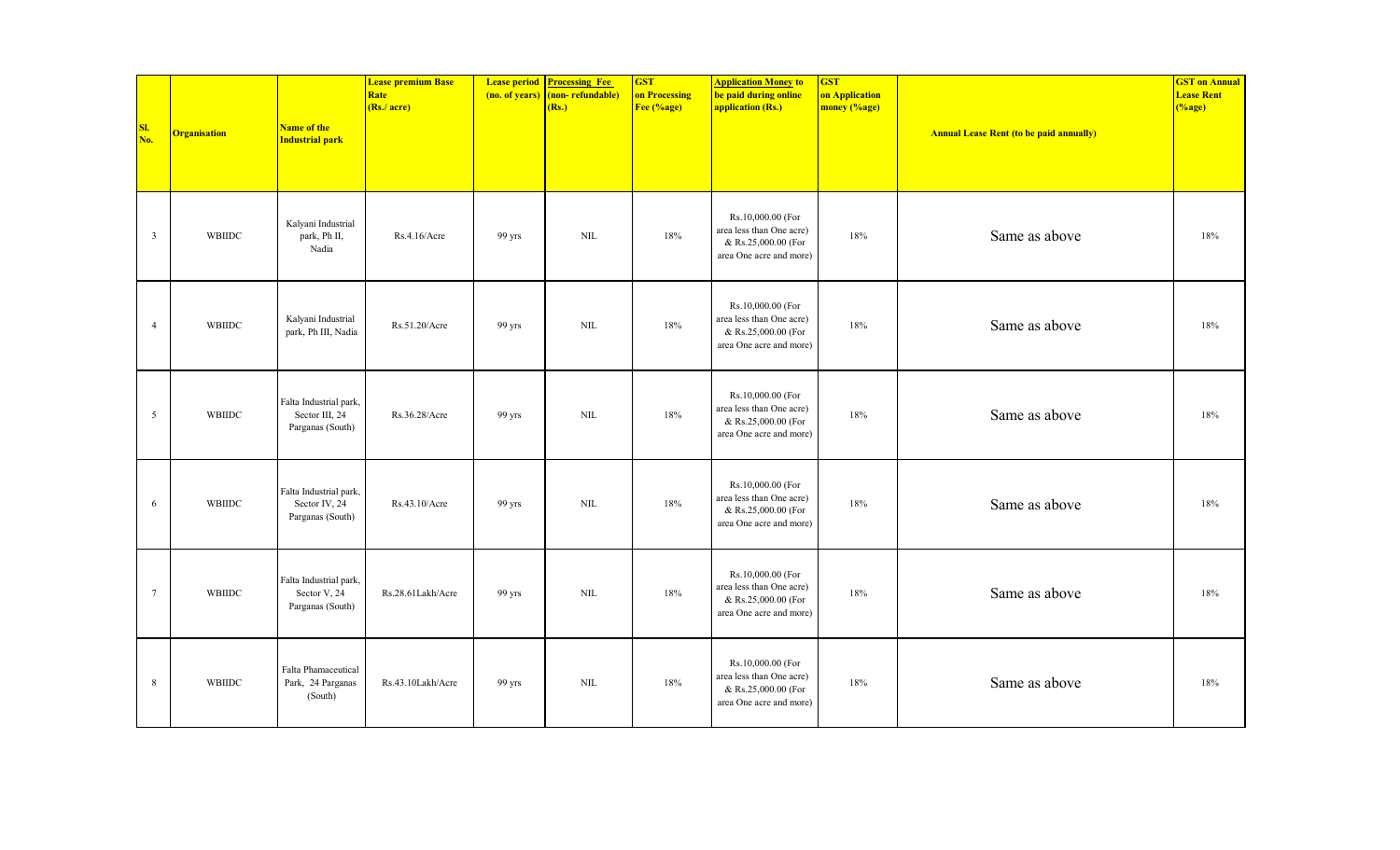| SI.<br>No. | <b>Organisation</b> | Name of the<br><b>Industrial park</b>               | <b>Lease premium Base</b><br>Rate<br>(Rs./ acre) | (no. of years) | <b>Lease period Processing Fee</b><br>(non-refundable)<br>(Rs.) | <b>GST</b><br>on Processing<br>Fee (%age) | <b>Application Money to</b><br>be paid during online<br>application (Rs.)                       | <b>GST</b><br>on Application<br>money (%age) | <b>Annual Lease Rent (to be paid annually)</b> | <b>GST on Annual</b><br><b>Lease Rent</b><br>$(\%$ age) |
|------------|---------------------|-----------------------------------------------------|--------------------------------------------------|----------------|-----------------------------------------------------------------|-------------------------------------------|-------------------------------------------------------------------------------------------------|----------------------------------------------|------------------------------------------------|---------------------------------------------------------|
| 9          | WBIIDC              | Haldia Industrial<br>park, Purba<br>Medinipur       | Rs.50.13Lakh/Acre                                | 99 yrs         | $\text{NIL}$                                                    | 18%                                       | Rs.10,000.00 (For<br>area less than One acre)<br>& Rs.25,000.00 (For<br>area One acre and more) | 18%                                          | Same as above                                  | 18%                                                     |
| 10         | WBIIDC              | <b>Bishnupur Industrial</b><br>park, Bankura        | Rs.19.80Lakh/Acres                               | 99 yrs         | NIL                                                             | 18%                                       | Rs.10,000.00 (For<br>area less than One acre)<br>& Rs.25,000.00 (For<br>area One acre and more) | 18%                                          | Same as above                                  | 18%                                                     |
| -11        | <b>WBIIDC</b>       | Kharagpur Industrial<br>park, Pashchim<br>Medinipur | Rs.40.80Lakh/Acre                                | 99 yrs         | NIL                                                             | 18%                                       | Rs.10,000.00 (For<br>area less than One acre)<br>& Rs.25,000.00 (For<br>area One acre and more) | 18%                                          | Same as above                                  | 18%                                                     |
| 12         | WBIIDC              | Malda Industrial<br>park, Phase I, Malda            | Rs.22.86Lakh/Acre                                | 99 yrs         | $\text{NIL}$                                                    | 18%                                       | Rs.10,000.00 (For<br>area less than One acre)<br>& Rs.25,000.00 (For<br>area One acre and more) | 18%                                          | Same as above                                  | 18%                                                     |
| 12         | WBIIDC              | Malda Industrial<br>park, Phase II, Malda           | Rs.17.63 lakh/acre                               | 99 yrs         | <b>NIL</b>                                                      | 18%                                       | Rs.10,000.00 (For<br>area less than One acre)<br>& Rs.25,000.00 (For<br>area One acre and more) | 18%                                          | Same as above                                  | 18%                                                     |
| 13         | WBIIDC              | Dabgram Industrial<br>park, Siliguri,<br>Darjeeling | Rs.96.42Lakh/Acres                               | 99 yrs         | <b>NIL</b>                                                      | 18%                                       | Rs.10,000.00 (For<br>area less than One acre)<br>& Rs.25,000.00 (For<br>area One acre and more) | 18%                                          | Same as above                                  | 18%                                                     |